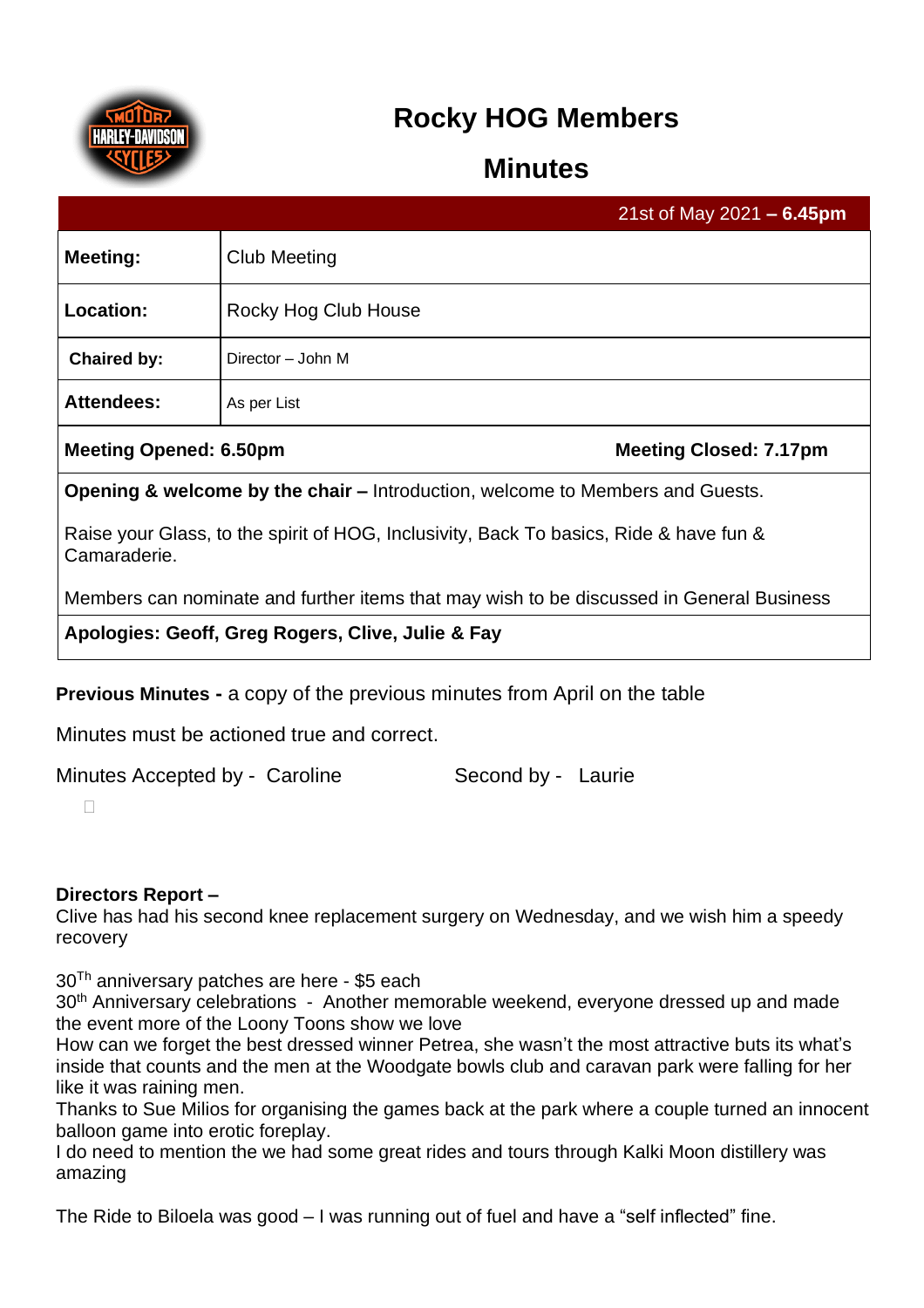Still want to do the GKI trip – TBA

Ride 22-05-20 – leave Allan Bray park at 9.30 to pick up a retired gentleman and take him for a cruise along the coast.

Possible next ride with Tammy from Central Highlands HOG

**Assistant Director** No Report

**Secretary** No Report

**Treasurer's Report for April 2021** Balance by Cash book \$4612.85 Submitted (attached)

#### **Membership Officer**

Currently have 81 members this is 6 additional members that have renewed

## **LOH Officer**

Mini Golf day 22-05 High Tea TBA Chaps day TBA

## **Road Captain**

No Report

#### **Safety Officer**

No Report

**Photographer** No Report

## **Web Master**

No Report

#### **Activities Officer**

Still looking for suggestions for future rides

Purple Rose ride – TBA RACQ care flight ride - TBA

#### **Historian** No Report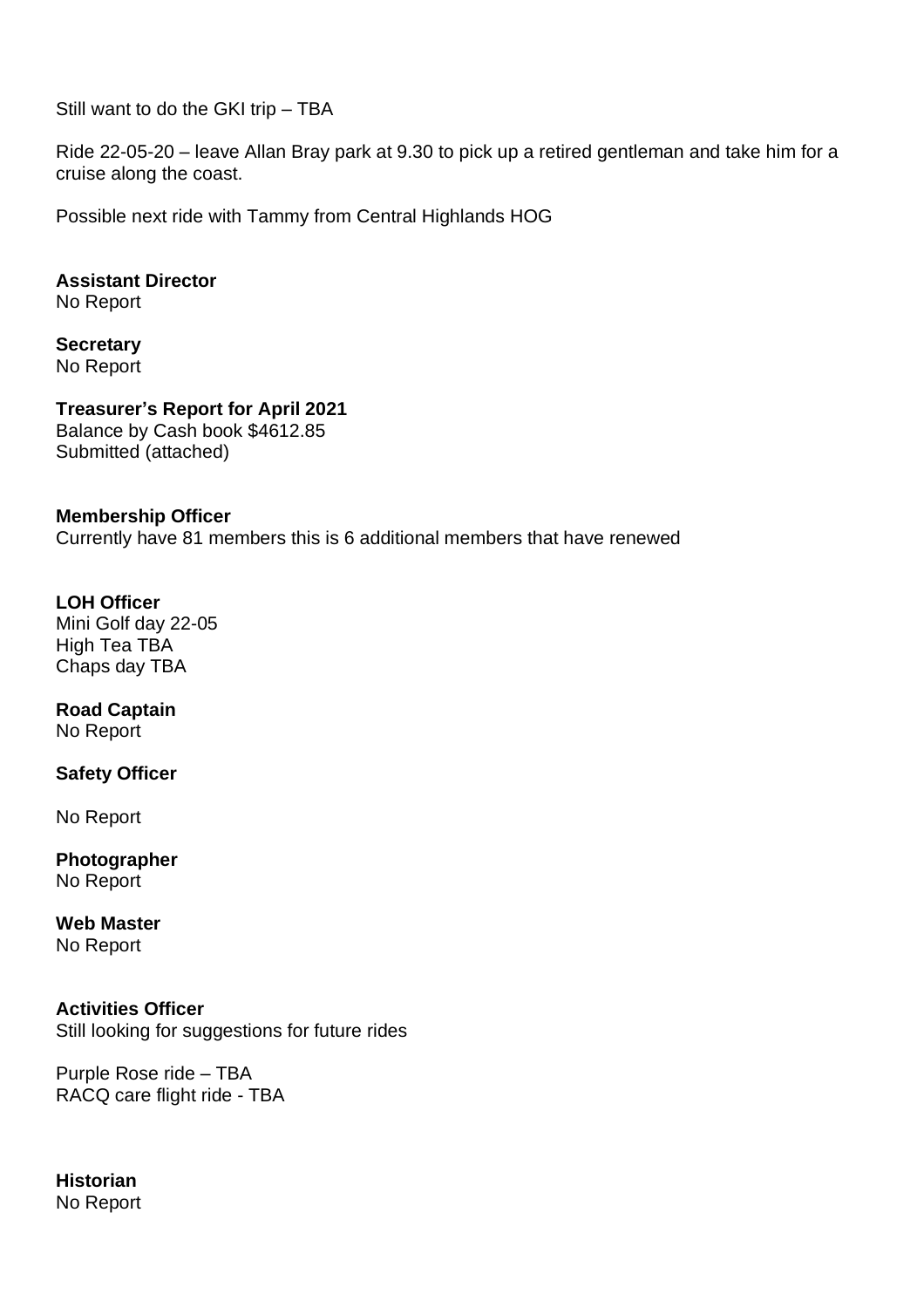**Sponsoring Dealer RHD** No Report

**Rumble inn** 

The bar took \$702 over the last fortnight Costs for Woodgate were \$808.00 When running the bar, its from 4pm to 11pm – rosters to be organized. Will be moving banks to get more flexibility. AGM for Rumble Inn coming up

**Merchandise** Coolers and shirts still available

**Xmas event committee TBA**

**Inward correspondence – Nil**

**Outward correspondence – Nil**

#### **General Business-**

*Rocky Nats:* George: We made \$3000 profit from the bar at the HOG Rally Rocky Nats donated \$1280 to Rocky Hogs for their support He raised a motion to support Rocky Nats for next year (further details to be advised) Nominated - John Passaris, Seconded - John Millios, : Motion passed

Neville – Rocky Nats is to revamp the bike side of things and how it was processed. We had a meeting and provided feedback to the Coordinators about what we want for next year and how to get more bikes to attend (all bikes events, more dealers, trick/stunt shows, bikes included in main precinct etc.)

They have committed to include these moving forward

A motion to have a reward dinner for the Hog Rally/Rocky Nats committee was raised. Nominated - Rick, Seconded - John Millios, : Motion passed

John:

Adv new member cards for club with QR codes and member details to be created and added to web site.

Ralph is doing the Distinguished Gentleman's Ride in Yeppoon shortly. 19 days to OKK